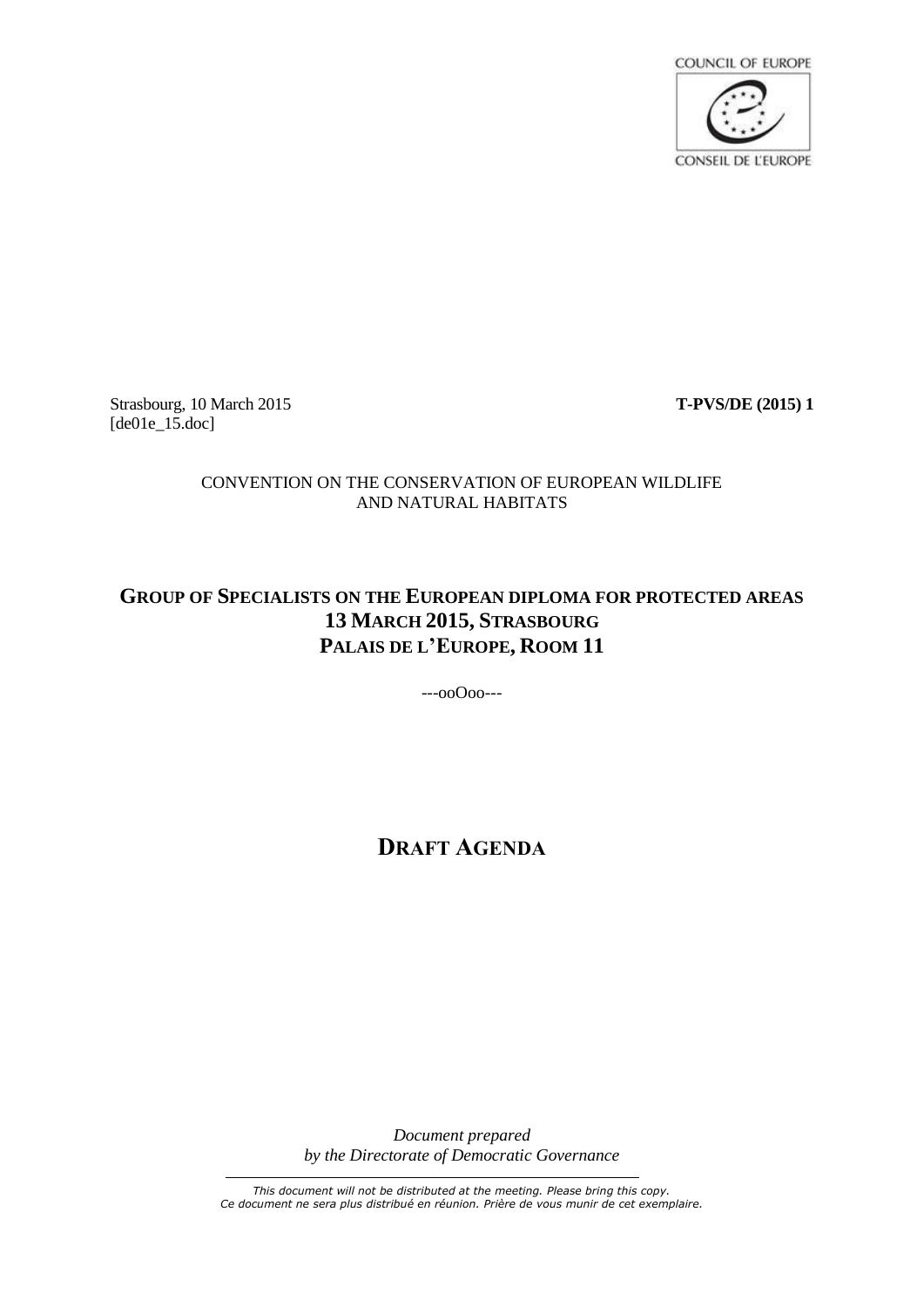## **Friday 13 March 2015**

#### **9.15 am – 9.45 am Welcome and opening**

1. Opening of the meeting by Mr Peter Skoberne (Slovenia), Chair of the Group, and Mr Øystein Størkersen (Norway), Chair of the Standing Committee to the Bern Convention

2. Adoption of the draft agenda

#### **[Document T-PVS/DE (2015) 1]**

3. General information on activities of the Bern Convention presenting an interest for the work of the Group

4. Short presentation by the Chair of the minutes of the meeting of the Group in 2014 and report on actions undertaken during the last year

## **[Document T-PVS/DE (2014) 11]**

#### **9.45 am - 10.15 am Application for the award of the European Diploma**

5. Result of the on-the-spot appraisal, discussion and proposals to the Committee of Ministers of the Council of Europe:

Vashlovani Protected Areas (Georgia), *Mr Hervé Lethier*

**[Document T-PVS/DE (2014) 8] [Document T-PVS/DE (2015) 2] [Document T-PVS/DE (2015) 5]**

#### **10.15 am -10.45 am Renewal of the European Diploma in 2015**

6. Result of the on-the-spot appraisal, discussion and proposals to the Committee of Ministers of the Council of Europe:

National Park Weerribben-Wieden (Netherlands), *Mr Robert Brunner*

**[Document T-PVS/DE (2015) 3] [Document T-PVS/DE (2015) 5]**

#### **10.45 am -11.00 am Coffee break**

#### **11.00 am -12.00 am Exceptional on-the spot appraisals**

- 7. Result of the exceptional on-the-spot appraisals, discussion and draft opinions:
	- Podyji National Park (Czech republic) Thayatal National Park (Austria), *Mr Michael B. Usher*

**[Document T-PVS/DE (2015) 4] [Document T-PVS/DE (2015) 5]**

Bayerischer Wald National Park (Germany), *Mr Olivier Biber*

**[Document T-PVS/DE (2015) 8] [Document T-PVS/DE (2015) 5]**